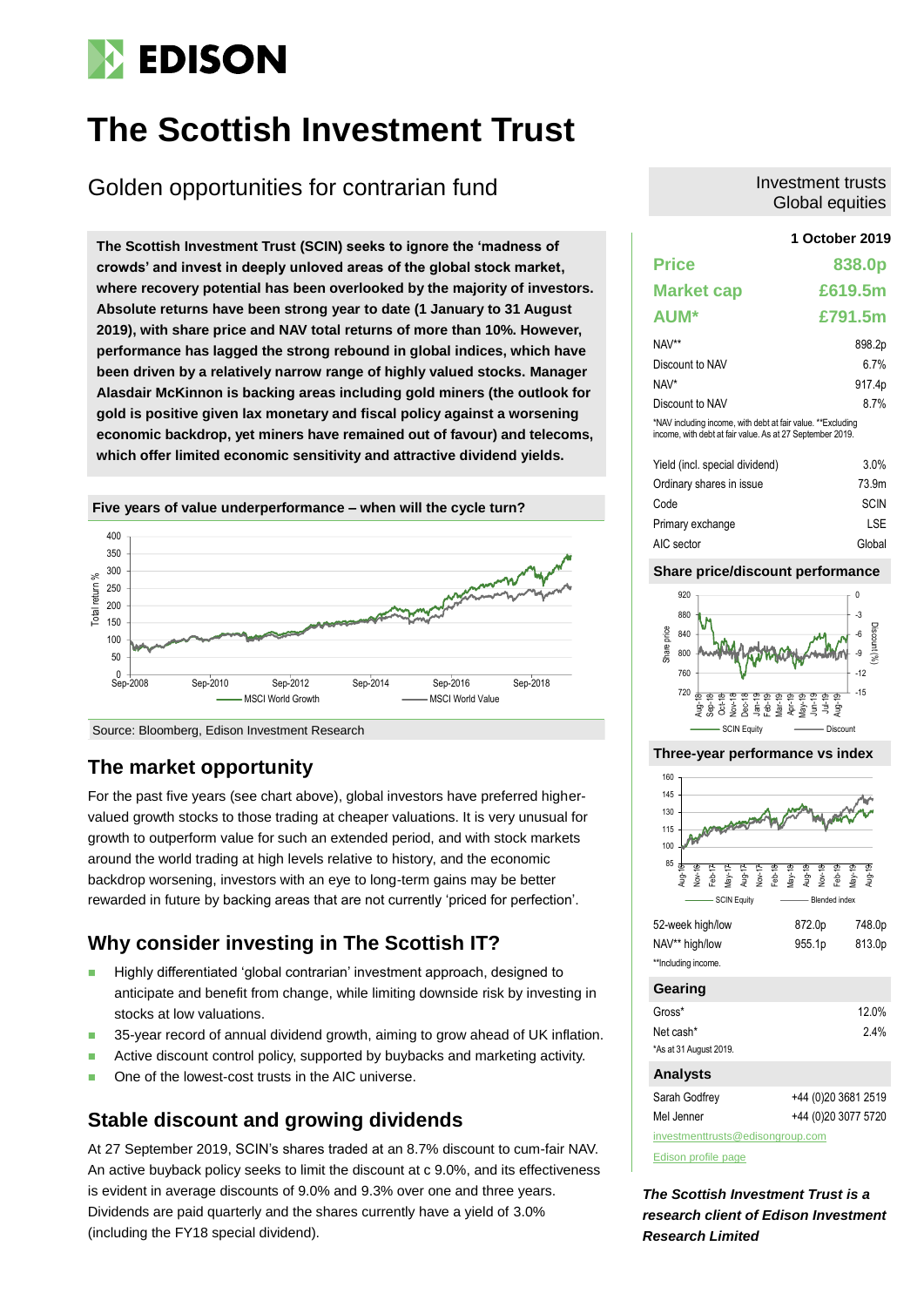

#### **Exhibit 1: Trust at a glance**

#### **Investment objective and fund background Recent developments Recent developments**

The Scottish Investment Trust's objective is, over the longer term, to provide investors with above-average returns through a diversified portfolio of international equities, and to achieve dividend growth ahead of UK inflation. The manager takes a patient approach and seeks to invest in companies that are undervalued, unfashionable and ripe for improvement.

■ 12 September 2019: Third interim dividend of 5.3p per share declared.

- 11 September 2019: Neil Rogan has joined the board of SCIN as a non-
- executive director with effect from 10 September 2019.
- 17 June 2019: Second interim dividend of 5.3p per share declared. 17 June 2019: Results for the six months ended 30 April 2019. NAV TR -0.1% and share price TR -0.5%, compared with +7.2% for the MSCI AC World
	- index and +6.0% for the MSCI UK All Cap index.

| Forthcoming       |                  | <b>Capital structure</b> |                       | <b>Fund details</b> |                            |
|-------------------|------------------|--------------------------|-----------------------|---------------------|----------------------------|
| AGM               | February 2020    | Ongoing charges          | 0.52%                 | Group               | SIT Savings Ltd (AIFM)     |
| Annual results    | December 2019    | Net cash                 | 2.4%                  | Manager             | Alasdair McKinnon and team |
| Year end          | 31 October       | Annual mgmt fee          | N/A (self-managed)    | Address             | 6 Albyn Place,             |
| Dividend paid     | Quarterly        | Performance fee          | N/A (self-managed)    |                     | Edinburgh, EH2 4NL         |
| Launch date       | <b>July 1887</b> | Trust life               | Indefinite            | Phone               | +44 (0) 131 225 7781       |
| Continuation vote | No               | Loan facilities          | £83.9m long-term debt | Website             | www.thescottish.co.uk      |

#### **Dividend policy and history (financial years) Share buyback policy and history (financial years)**

Dividends historically paid twice a year in July and February, with special dividends (where applicable) paid alongside the final dividend. From FY18 dividends have been paid quarterly. SCIN has grown its regular dividend every year since 1983.







SCIN has the authority to buy back up to 14.99% of shares annually, and targets a maximum discount (based on cum-income NAV, with debt at market value) of 9%. Buyback figures for FY17 below include the repurchase of the legacy Aviva shareholding.







#### **Top 10 holdings (as at 31 August 2019)**

|                         |           |                        |                | <b>Portfolio weight %</b> |
|-------------------------|-----------|------------------------|----------------|---------------------------|
| Company                 | Country   | <b>Sector</b>          | 31 August 2019 | 31 August 2018*           |
| Newcrest Mining         | Australia | <b>Materials</b>       | 5.8            | 2.9                       |
| <b>Barrick Gold</b>     | Canada    | <b>Materials</b>       | 4.6            | N/A                       |
| Target                  | US        | Consumer discretionary | 4.6            | 3.2                       |
| Newmont Goldcorp        | US        | <b>Materials</b>       | 4.2            | N/A                       |
| Tesco                   | UK        | Consumer staples       | 4.2            | 4.4                       |
| GlaxoSmithKline         | UK        | Healthcare             | 4.2            | 3.5                       |
| Pfizer                  | US        | Healthcare             | 3.0            | 3.0                       |
| Royal Dutch Shell       | UK        | Energy                 | 2.9            | 3.0                       |
| PepsiCo                 | US        | Consumer staples       | 2.8            | N/A                       |
| East Japan Railway      | Japan     | Industrials            | 2.5            | N/A                       |
| Top 10 (% of portfolio) |           |                        | 38.8           | 32.4                      |

Source: The Scottish Investment Trust, Edison Investment Research, Bloomberg, Morningstar. Note: \*N/A where not in end-August 2018 top 10.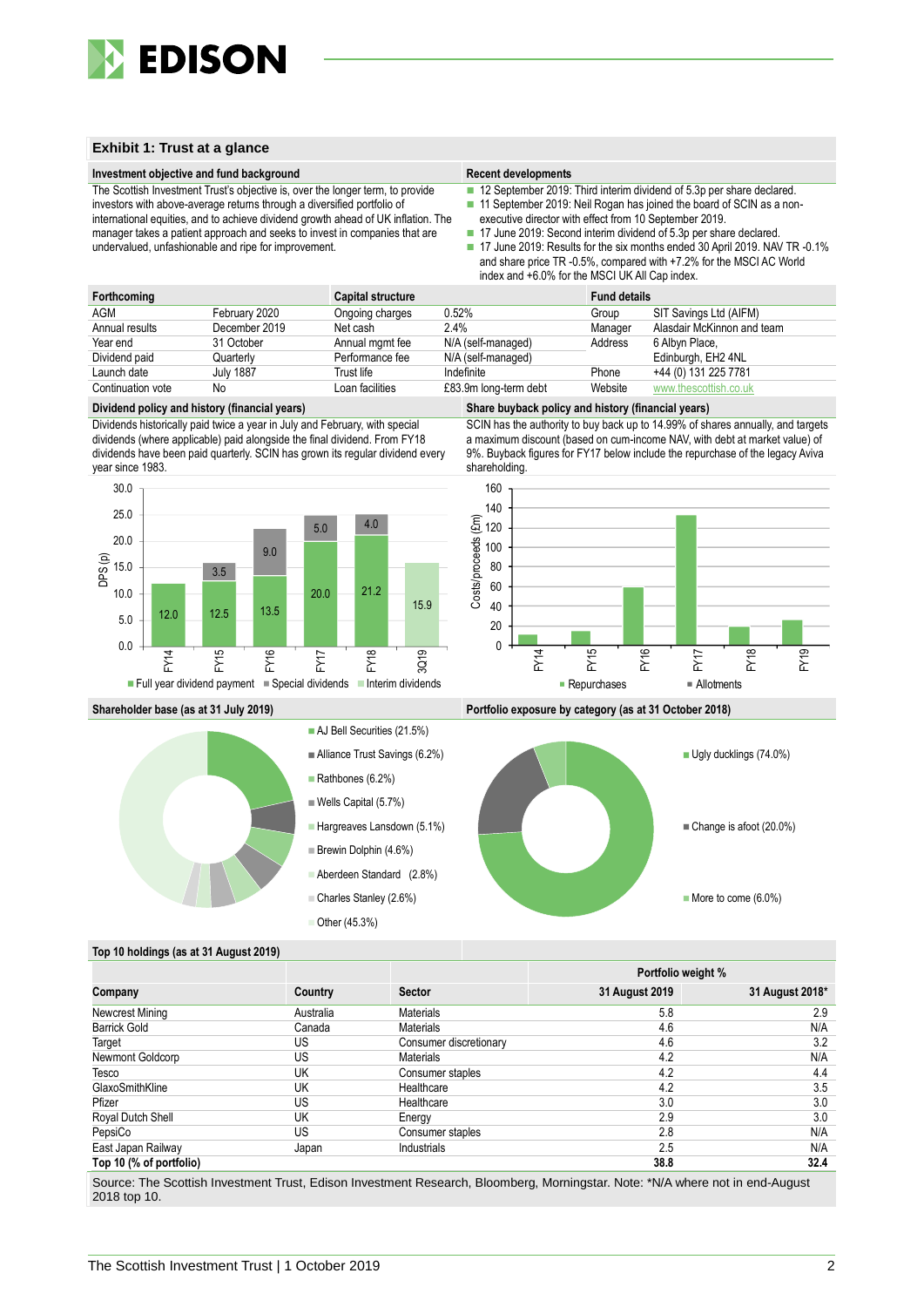

### **Market outlook: Hot stocks continue to defy gravity**

Global stock markets have bounced back sharply from the sell-off at the end of 2018, supported in large part by the decision of the US Federal Reserve first to pause in its cycle of interest rate rises, and then to implement its first rate cut in more than a decade. Given the reasoning behind the policy reversal was a worsening global economic backdrop, it could be argued that the 'bad news is good news' reaction of investors has been over-optimistic, particularly in light of the continued trade dispute between the US and China, which has potential to cause economic pain to both nations. Many leading indicators – from manufacturing and consumer sentiment indices to government bond yields – are now also suggesting an economic downturn, yet markets have continued to be led upwards by a relatively narrow range of highly valued stocks that have already performed well (examples include 'big brand' consumer names and technology stocks), while those that have been out of favour continue to lag. With the gap between 'growth' and 'value' at levels that look very extended in a historical context (see front page chart), investors who wish to retain equity market exposure could be well served in the long term by taking a more contrarian view. However, although it seems reasonable to assume that at some stage there will be a rotation from growth to value, the timing of such a move is harder to call. As economist John Maynard Keynes is reputed to have remarked, 'the market can remain irrational longer than you can remain solvent', and investors should be prepared to take a patient, long-term approach to unlocking hidden value.



Source: Refinitiv, IMF World Economic Outlook (July 2019 update), Edison Investment Research

### **Fund profile: Active global contrarian**

The Scottish Investment Trust is a self-managed global investment trust, headquartered in Edinburgh since its launch in 1887. Manager Alasdair McKinnon and his four-strong investment team follow a high-conviction, contrarian investment process, seeking to identify those companies whose potential for share price growth and recovery has been overlooked by the wider market, and then holding the shares until other investors have begun to recognise their value. The trust's objective is to provide longer-term capital appreciation and above-inflation annual dividend growth.

McKinnon and the team follow a disciplined process to build a 'best ideas' portfolio of c 50–100 stocks from around the world, which are out of favour and have the potential to re-rate over time as a result of operational and/or cyclical improvements. The investment style is unconstrained and the trust does not have a formal benchmark, although it uses the MSCI AC World and MSCI UK All-Cap indices in its literature, to provide context to its performance. SCIN is a member of the Association of Investment Companies' Global sector.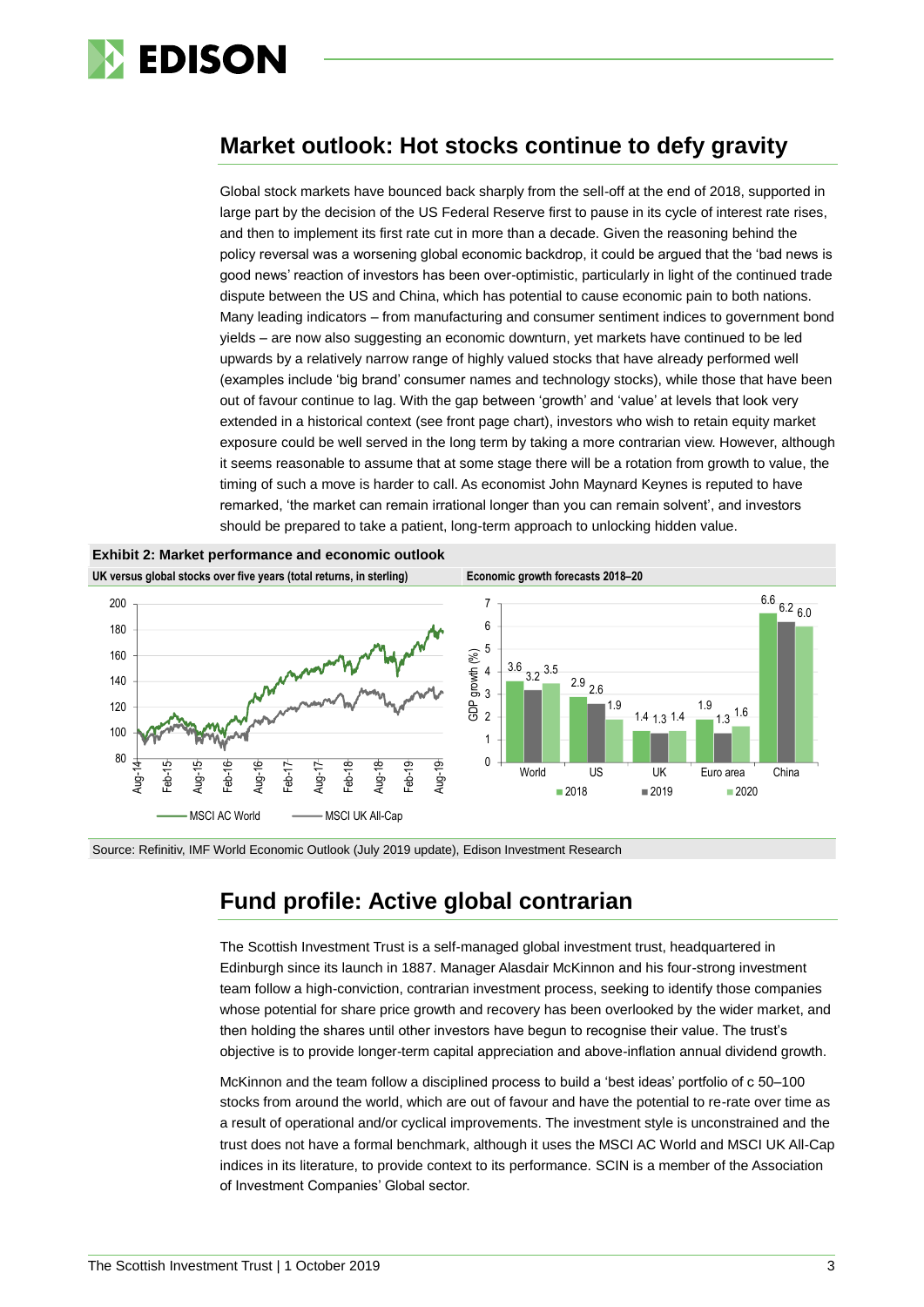

Gearing is permitted up to 20% of net assets; SCIN has structural gearing of c £84m (c 12.0% gross), but uses cash flexibly to offset this according to the manager's assessment of market conditions, and currently has net cash of 2.4%. Dividends have grown year-on-year in each of the last 35 financial years.

### **The fund manager: Alasdair McKinnon**

#### **The manager's view: Glittering prizes in the gold mining sector**

As a contrarian investor, McKinnon avoids the 'concept' stocks that have traded up to high levels against a market backdrop continually supported by fresh injections of cheap money as a result of loose monetary policy. 'These areas of the market look concerning to us', he says, drawing parallels with the internet bubble of the late 1990s when companies that merely added '.com' to their name would immediately see a positive share price reaction. The manager argues that the establishment is 'responding to the wrong signals' by shoring up an overheated market with even more, cheaper money, leading to significant downside risk in 'hotter' areas of the market such as US and Chinese technology stocks. In contrast, says McKinnon, 'real world' stocks have been in a bear market for at least 18 months, with more economically sensitive areas of the market pricing in quite a harsh environment.

Partly because of the deteriorating global economic picture, McKinnon currently favours gold as an asset class, describing it as 'the only honest source of money that exists'. He has chosen to get exposure to gold via mining companies, which he says have been out of favour for the best part of 20 years, largely because of the introduction of gold ETFs, which made it easy for investors to access the asset class when previously it had been less so. The manager argues that the rise of populist politics – with the attendant loss of fiscal prudence – makes gold look more attractive as a store of value against a backdrop where ballooning deficits could see national currencies devalued and inflationary pressures emerging. He points out that in addition to liking the outlook for gold as an asset, gold mining companies have begun to take serious measures to justify their position as investments, such as mergers between some of the major players in order to create cost synergies. SCIN holds three gold mining companies, all of which are among its top five holdings; they have performed well year to date and have been among the principal contributors to the trust's returns.

Elsewhere in the market, McKinnon continues to find opportunities in unloved areas of the market – 'stocks that are really overlooked and pricing in a lot of bad news'. These include many telecom companies (see Current positioning), which offer reasonable yields and limited economic sensitivity, as well as their shares being attractively valued.

## **Asset allocation**

#### **Investment process: Investing away from the herd**

SCIN's manager Alasdair McKinnon follows an active contrarian investment approach, seeking out undervalued opportunities and taking advantage of volatility and market uncertainty. The process is based on the theory of behavioural finance, and aims to exploit the natural tendency of investors to 'follow the herd', chasing returns from stocks that have already performed well, while other areas of the market remain largely ignored. McKinnon and the rest of the SCIN investment team – deputy manager Martin Robertson, investment managers Sarah Monaco and Mark Dobbie, and investment analyst Igor Malewicz – actively seek out stocks in unpopular areas that have the potential to recover and grow. They assign companies to one of three categories: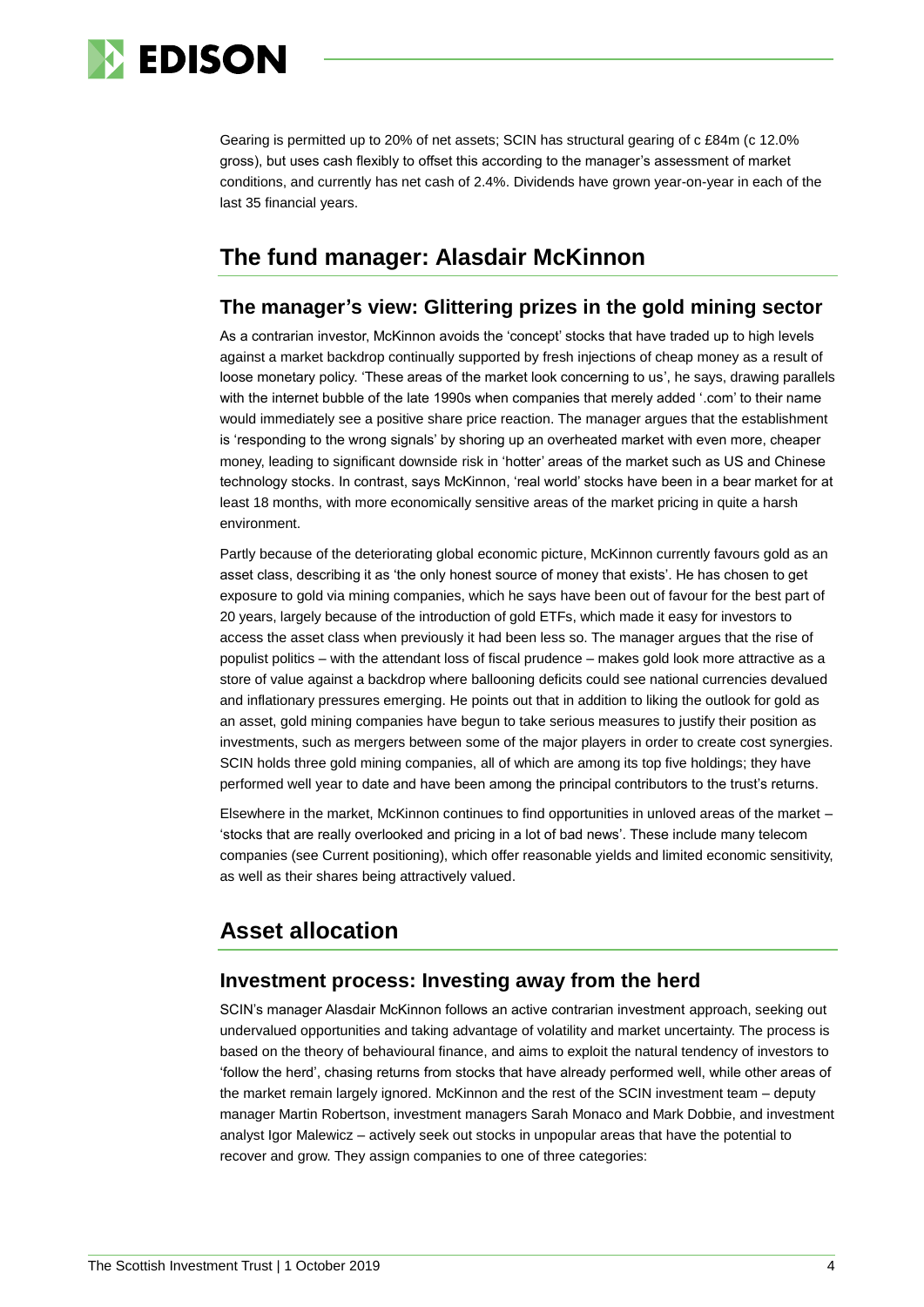

**Ugly ducklings** – very out-of-favour companies where poor investor perception is coupled with operational challenges, but which have positive potential. Current examples in the SCIN portfolio include US clothing retailer Gap (which has plans to split out its mass-market Old Navy division and close unprofitable flagship Gap stores), UK healthcare giant GlaxoSmithKline (also planning a split into consumer health and pharmaceutical/vaccines divisions), UK supermarket group Tesco, and Australian gold miner Newcrest Mining (currently SCIN's largest holding).

**Change is afoot** – stocks where operational improvements are beginning to take effect, but which remain overlooked by the majority of investors. Examples include US retailer Target and US pharmaceutical company Pfizer.

**More to come** – a small part of the portfolio, these are usually stocks that have moved up through the other categories and are now more favoured by the market, but still offer underappreciated growth prospects.

The investment process is disciplined and clearly articulated, with idea generation from a variety of internal and external sources, fundamental analysis, and team-based discussion of potential purchases. New holdings tend to come into the portfolio at 0.5–3.0% of the total, with position size based on conviction. The team looks for a combination of potential for improvement (for example, being at a cyclical low point in industry or earnings terms, or at the start of a strategic turnaround plan), poor investor sentiment, and downside protection (for example, cash-generative companies with strong balance sheets that are able to weather a cyclical downturn). Stocks may be sold if the cyclical and operational position improves to the point where investors are more optimistic and there is little margin for error; at this stage, there are likely to be more attractive investment opportunities elsewhere.

The contrarian approach requires patience, and SCIN's portfolio turnover tends to be relatively low as a result (19.8% in FY18, implying an average holding period of around five years).

### **Current portfolio positioning**

At 31 August 2019, there were 50 holdings in SCIN's equity portfolio, with the top 10 making up 38.8% of the total. This was an increase in concentration compared with 32.4% a year earlier. In line with McKinnon's positive view on the outlook for gold, three of the top four stocks are gold mining companies – Newcrest Mining, Newmont Goldcorp and Barrick Gold, together accounting for 14.6% of the portfolio. The manager has added substantially to holdings in this area over the past 12 months, and materials is now the largest sector weighting (Exhibit 3), up by 8.3pp (adjusted for cash) since 31 August 2018.



Source: The Scottish Investment Trust, Edison Investment Research. Note: Represents total equities. Data at 31 August 2019.

The weighting in communications services has also increased significantly, largely as a result of the addition of five new telecom stocks to the portfolio since the start of the year. Four of them – KPN,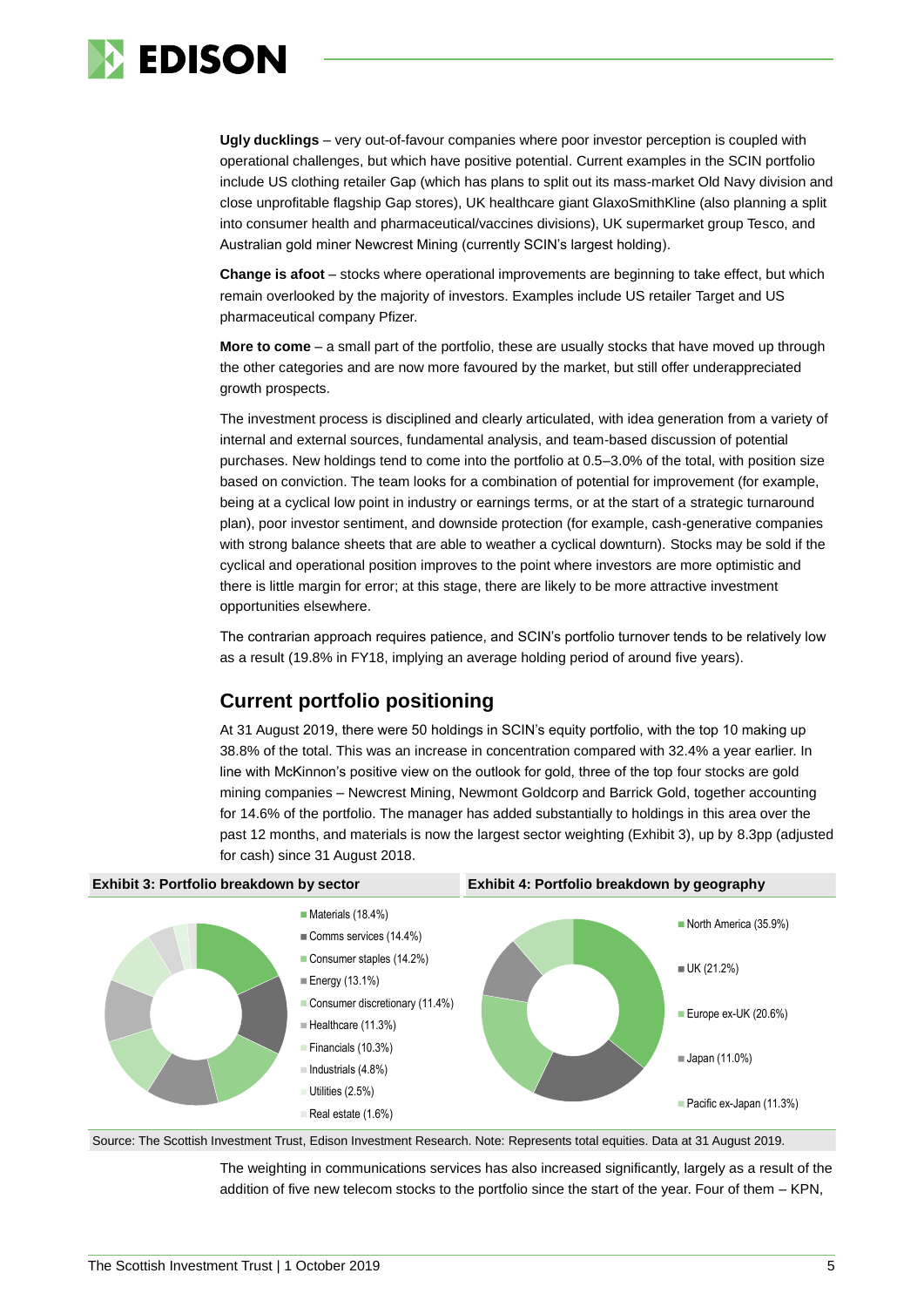

Deutsche Telekom, Orange and Tele2 – are based in Europe, while the fifth is Australian operator Telstra. McKinnon says these new holdings offer overlooked potential for growth even against the backdrop of a slowing economy, because the global telecoms cycle is at the stage where governments need operators to improve infrastructure – in this case by building 5G networks. Because of this, regulators are increasingly moving away from policies that have squeezed returns. These policies were adopted at other points in the cycle when the need for investment in capacity was less pressing. Telcos also generally offer high and reasonably secure dividend yields, affording them a desirable element of downside protection. However, as a classic 'value' sector they are currently hugely out of favour with a market fixated on growth and momentum.

As shown in Exhibit 4, SCIN's portfolio is well spread geographically. Compared with global indices, it is underweight North America and overweight the UK, which is unsurprising given its contrarian approach at a time when the UK is unloved by most global investors and the US continues to post outsized gains, driven by highly favoured stocks such as the FAANGs (Facebook, Apple, Amazon, Netflix and Google's parent Alphabet). SCIN's weighting in North America has fallen over the past 12 months, largely as a result of the sale of US bank holdings Citigroup and Citizens Financial, which McKinnon says had performed quite well – in contrast to banks elsewhere in the world – despite the backdrop of falling US interest rates, which is usually negative for bank earnings.

## **Performance: Good record of absolute returns**

| Exhibit 5: Five-year discrete performance data |                       |                   |                             |                                  |                                  |  |  |  |
|------------------------------------------------|-----------------------|-------------------|-----------------------------|----------------------------------|----------------------------------|--|--|--|
| 12 months ending                               | Share price<br>$(\%)$ | <b>NAV</b><br>(%) | <b>MSCI AC World</b><br>(%) | <b>MSCI UK All-Cap</b><br>$(\%)$ | <b>FTSE All-World</b><br>$(\% )$ |  |  |  |
| 31/08/15                                       | 3.3                   | 2.3               | 1.3                         | (3.4)                            | 1.9                              |  |  |  |
| 31/08/16                                       | 20.1                  | 21.3              | 25.2                        | 11.8                             | 26.7                             |  |  |  |
| 31/08/17                                       | 21.8                  | 19.1              | 19.4                        | 14.5                             | 19.7                             |  |  |  |
| 31/08/18                                       | 8.6                   | 8.3               | 10.9                        | 4.5                              | 10.9                             |  |  |  |
| 31/08/19                                       | (3.4)                 | (2.9)             | 6.2                         | (0.2)                            | 6.9                              |  |  |  |

Source: Refinitiv, Bloomberg. Note: All % on a total return basis in pounds sterling.



Source: Refinitiv, Bloomberg, Edison Investment Research. Note: Three-, five- and 10-year performance figures annualised. Blended index is FTSE All-World index until 31 October 2016 and MSCI AC World index (net) thereafter. Blended UK index is FTSE All-Share index until 31 October 2016 and MSCI UK All Cap index (net) thereafter.

> SCIN has performed well in absolute terms since the turn of the year, with share price and NAV total returns of 10.6% and 10.8% respectively between 1 January and 31 August 2019. However, given the contrarian nature of the portfolio, it has lagged the strong rebound in the MSCI AC World (net) index, which has seen a total return of 19.2% year to date (all figures in sterling, to 31 August).

> Medium and longer-term total returns have also been respectable, with SCIN achieving annualised performance of c 8–10% over three, five and 10 years to end-August, although this has again

**Exhibit 6: Investment trust performance to 31 August 2019**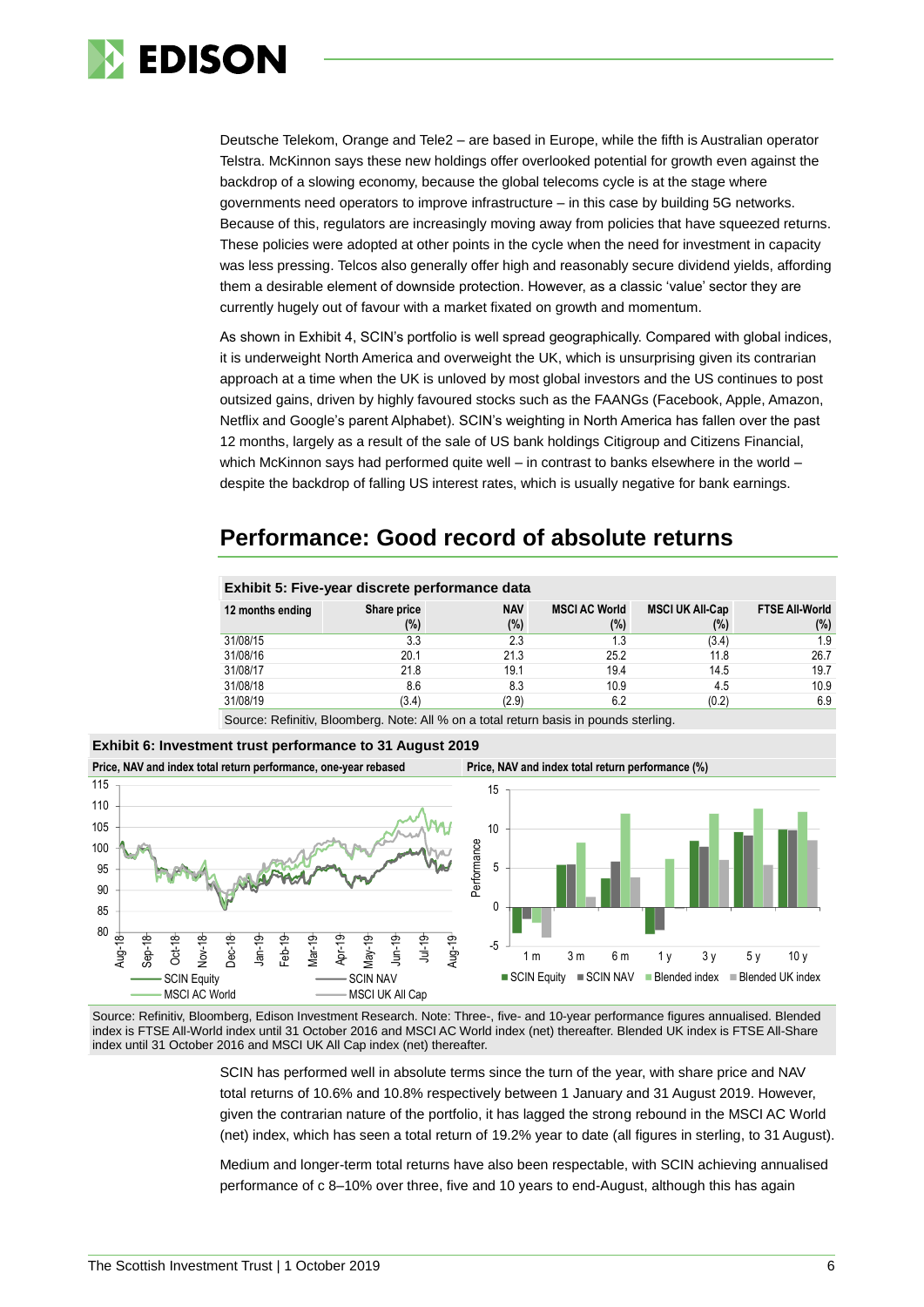

lagged the blended index returns of c 12–13% pa. While both the trust and the index saw absolute declines in August, SCIN's NAV total return outperformed the MSCI AC World, driven in part by good performance from its holdings in gold miners. According to figures from FTSE Russell, the gold price (in US dollars) rose by 7.0% in August, making it one of the best-performing asset classes after index-linked government bonds (another classic 'safe haven' asset, potentially indicating a return to a more risk-off attitude among market participants).

Relative to UK equities (as measured by the MSCI UK All-Cap index), SCIN's NAV total return has outperformed over one, three and six months, and three, five and 10 years, illustrating the potential benefits to UK investors of adopting a global investment strategy. However, given the highly momentum-driven nature of global markets (particularly the US) in recent years, the trust has underperformed the US-heavy global indices over most periods. This may not reflect the portfolio's potential to outperform in the future, particularly if the recent market wobble translates into a more extended period of investor risk-aversion, which could result in a significant reversal in stocks that trade at highly inflated valuations.

| Exhibit 7: Share price and NAV total return performance, relative to indices (%) |  |  |  |  |  |
|----------------------------------------------------------------------------------|--|--|--|--|--|
|----------------------------------------------------------------------------------|--|--|--|--|--|

|                                   | One month | Three months | Six months | One year | Three vears | Five years | 10 years |
|-----------------------------------|-----------|--------------|------------|----------|-------------|------------|----------|
| Price relative to FTSE All-World  | (1.6)     | (2.4)        | (7.8)      | (9.6)    | (9.9)       | (13.5)     | (19.7)   |
| NAV relative to FTSE All-World    | 0.2       | (2.3)        | (5.9)      | (9.2)    | (11.7)      | (15.2)     | (19.9)   |
| Price relative to MSCI AC World   | (1.4)     | (2.6)        | (7.4)      | (9.1)    | (9.1)       | (11.1)     | (15.6)   |
| NAV relative to MSCI AC World     | 0.5       | (2.6)        | (5.5)      | (8.6)    | (10.9)      | (12.9)     | (15.9)   |
| Price relative to MSCI UK All-Cap | 0.5       | 4.1          | (0.1)      | (3.2)    | 7.0         | 22.8       | 17.0     |
| NAV relative to MSCI UK All-Cap   | 2.4       | 4.1          | 2.0        | (2.7)    | 4.8         | 20.4       | 16.6     |
|                                   |           |              |            |          |             |            |          |

Source: Refinitiv, Bloomberg, Edison Investment Research. Note: Data to end-August 2019. Geometric calculation.

### **Discount: Stable as a result of active buyback policy**

At 27 September 2019, SCIN's shares traded at an 8.7% discount to cum-income NAV (with debt at market value). The board manages the discount proactively through share buybacks, with the intention of keeping it below 9.0%. Until H217, the 9.0% target referred to the discount to ex-income NAV (with debt at market value); the move to using the cum-fair NAV was a de facto tightening in the target discount, given the cum-income NAV tends to be higher. Using cum-income NAV, the average discounts over the past one, three, five and 10 years are 9.0%, 9.3%, 9.8% and 10.0% respectively. The buyback policy prevents the discount from widening substantially in normal market conditions, and there is scope for it to narrow should a more value-orientated investment style come back into favour. SCIN has also invested substantially in marketing (particularly through its website, [www.thescottish.co.uk\)](http://www.thescottish.co.uk/) to broaden its appeal to a wider range of potential shareholders, including educational initiatives to engage younger investors.



**Exhibit 8: Share price discount to NAV (including income) over three years (%)**

Source: Refinitiv, Edison Investment Research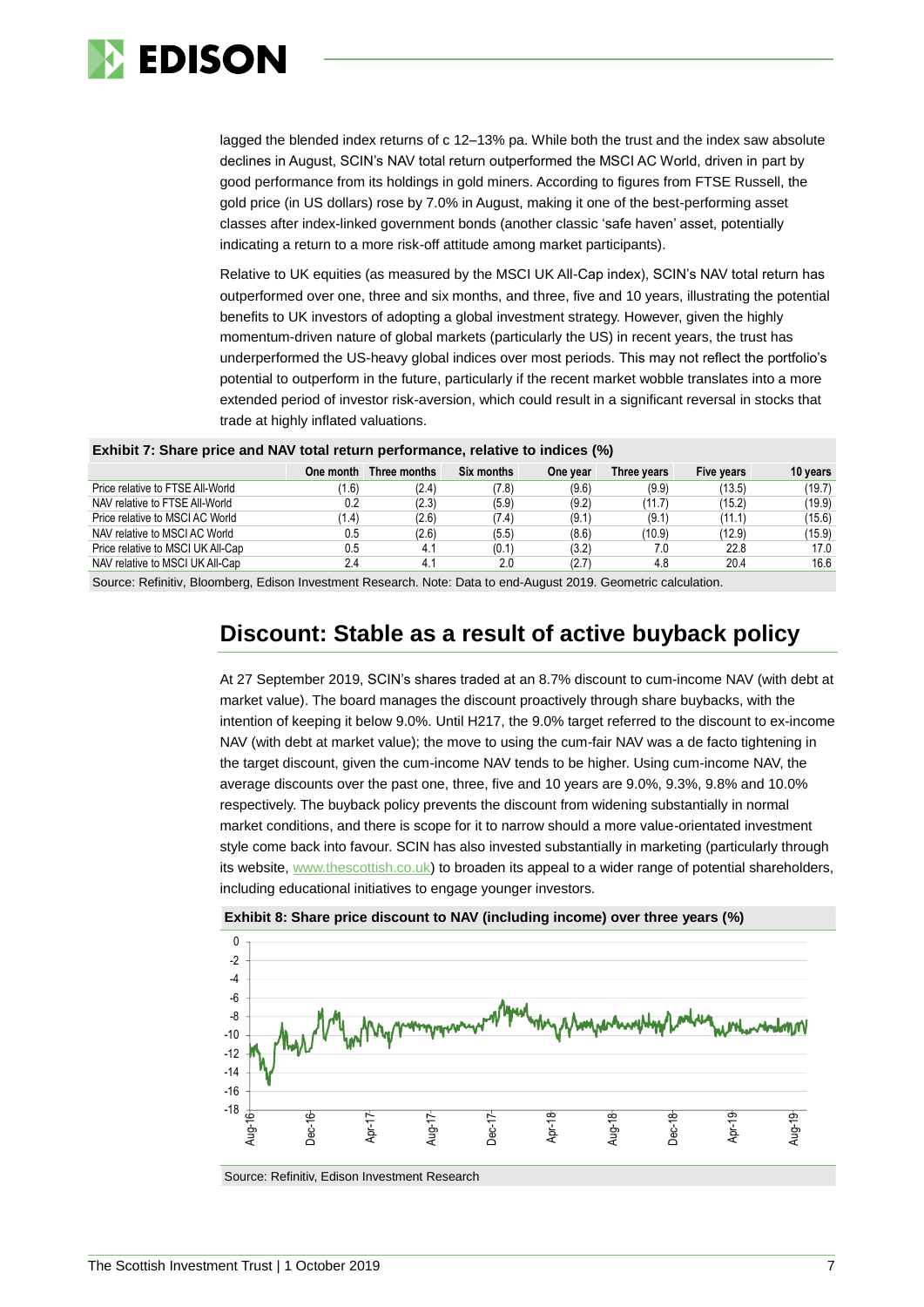

### **Capital structure and fees**

SCIN is a conventional investment trust with a single share class; at 27 September 2019, there were 73.9m ordinary shares in issue. Shares are bought back regularly (up to an annual limit of 14.99% of shares in issue) with the aim of keeping the share price discount to cum-income NAV, with debt at market value, to 9% or below. So far in FY19, 3.3m shares (4.2% of the share base at the start of the year) have been repurchased, at a cost of £26.2m. The trust is structurally geared via secured bonds, issued with a life of 30 years (maturing in 2030) with a fixed coupon of 5.75%. The book value of the debt at end-H119 was £83.9m, representing gross gearing of 12.4%. However, SCIN's net gearing is currently zero (that is, the borrowing is offset by cash holdings) given the manager's caution on the near-term outlook for markets.

As a self-managed investment trust, SCIN does not pay management fees. Total expenses for H119 (including staff costs, directors' and professional fees) were £1.79m; while this was higher than in the comparable period last year, H118 included a refund of previously paid expenses, and the current-year figure is broadly similar to that in H117. SCIN's ongoing charges figure of 0.49% makes it one of the lowest-cost funds in the AIC universe.

### **Dividend policy and record**

With dividends paid quarterly, in May, August, November and February (twice yearly until end-FY17), SCIN aims to achieve annual dividend growth ahead of the rate of UK inflation. Regular dividends have grown for the past 35 consecutive years, and have often been supplemented by a special dividend, dependent on the level of portfolio income. Since FY17, the regular dividend has been substantially higher (20.0p in FY17 and 21.2p in FY18, compared with 13.5p in FY16), while special dividends have been lower (5.0p in FY17 and 4.0p in FY18, compared with 9.0p in FY16). So far in FY19, SCIN has paid two interim dividends of 5.3p, with a third interim payment of 5.3p due to be made on 1 November. The board has also guided that it expects to pay a final dividend at or above this level, leading to total regular dividends for the year of at least 21.2p (unchanged on FY18). Given the long record of year-on-year dividend growth and the aim of growing the regular dividend above inflation, it seems reasonable to expect that the total dividends for the year will be higher than this guidance, possibly supplemented from the trust's robust revenue reserve (61.9p per share at end-H119). The revenue return per share in H119 was 12.89p, up from 10.89p in H118, suggesting that total portfolio income for the year may come in higher than in FY18. Based on the current share price and the FY18 total dividend, SCIN currently has a yield of 3.0%. We include the special dividend in the yield calculation because the trust has paid a special in five of the last six years, meaning we do not consider such payments to be exceptional.

### **Peer group comparison**

SCIN is a constituent of the Association of Investment Companies' Global sector, a diverse group containing some of the largest and longest-established investment trusts, many of which follow a more growth/momentum-focused strategy than SCIN. Because of this, as well as showing the AIC Global averages below, we present a selection of more value-orientated strategies, drawn from a number of sectors including the AIC Global, UK All Companies, UK Smaller Companies, UK Equity Income, Europe, and Flexible Investment categories. While the value-orientated funds have clearly underperformed the AIC Global sector over all periods shown (reflecting the historically wide performance differential between 'growth' and 'value' stocks), SCIN has beaten the average of the value peer group over one, three and five years on a NAV total return basis, and is in line over 10 years. Its ongoing charges are below the average of both groups, ranking joint-lowest in the 'value'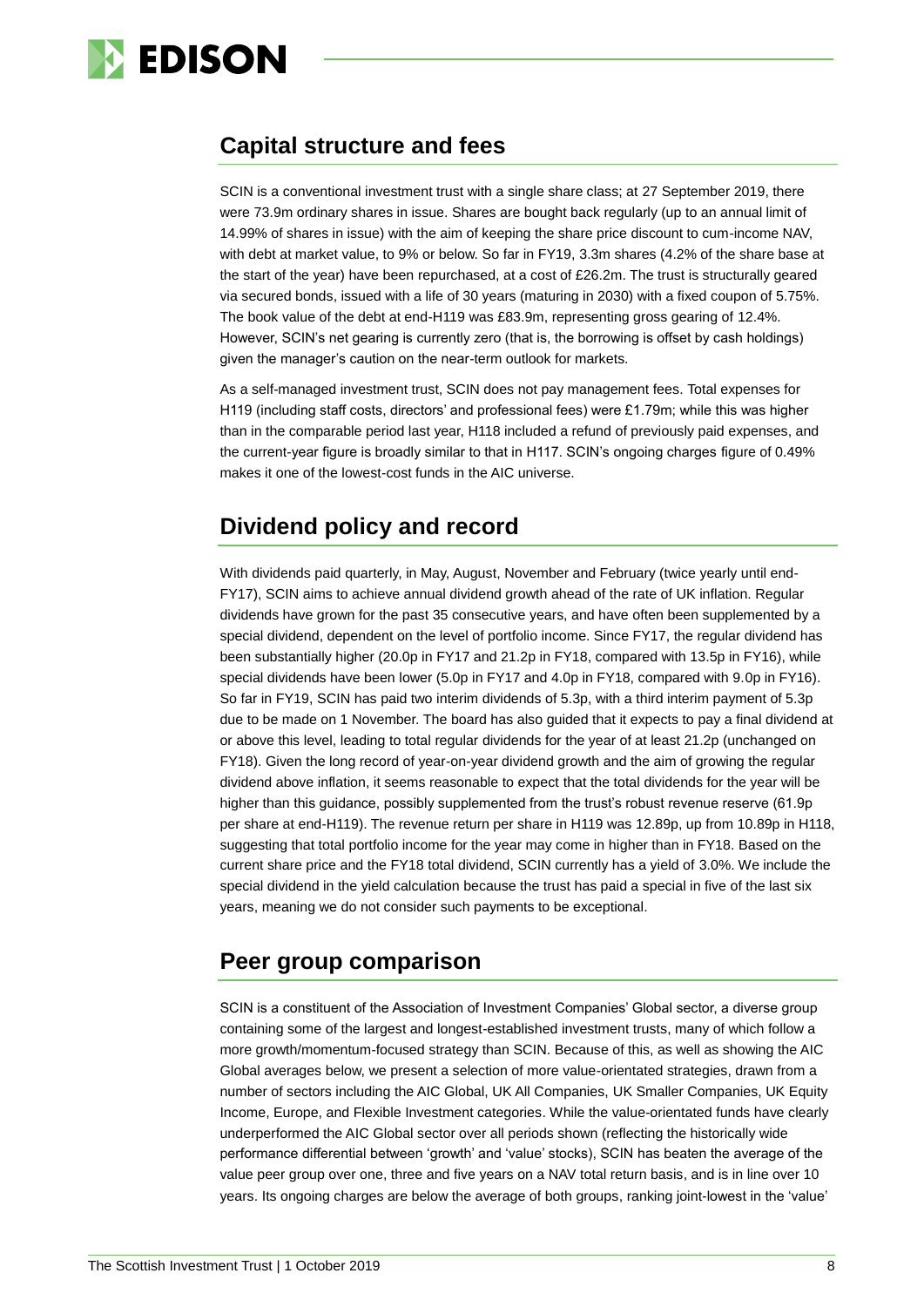

peer group, and it does not charge a performance fee. SCIN's discount to NAV is wider than the average for either group; unsurprisingly, given the out-of-favour nature of the underlying investments, the value funds trade on average at a much wider discount than the Global peer group. In common with a number of peers, SCIN is currently ungeared on a net basis. Its 3.0% dividend yield is above the average for the Global sector but a little below the average of the value peer group.

| Exhibit 9: Selected 'value' style investment companies as at 26 September 2019* |                         |                         |                         |                         |                   |                   |              |                               |                       |                          |
|---------------------------------------------------------------------------------|-------------------------|-------------------------|-------------------------|-------------------------|-------------------|-------------------|--------------|-------------------------------|-----------------------|--------------------------|
| % unless stated                                                                 | <b>Market</b><br>cap £m | <b>NAV TR</b><br>1 year | <b>NAV TR</b><br>3 year | <b>NAV TR</b><br>5 year | NAV TR<br>10 year | Ongoing<br>charge | Perf.<br>fee | <b>Discount</b><br>(cum-fair) | <b>Net</b><br>gearing | <b>Dividend</b><br>yield |
| <b>Scottish Investment Trust</b>                                                | 616.3                   | (0.8)                   | 22.8                    | 59.5                    | 144.6             | 0.5               | <b>No</b>    | (8.7)                         | 100                   | 3.0                      |
| Aberforth Smaller Companies                                                     | 1.117.4                 | (6.4)                   | 22.2                    | 31.5                    | 182.9             | 0.8               | No           | (9.9)                         | 101                   | 2.5                      |
| <b>AVI Global Trust</b>                                                         | 825.6                   | 1.9                     | 34.9                    | 60.7                    | 123.6             | 0.9               | No           | (10.5)                        | 107                   | 1.7                      |
| <b>Bankers</b>                                                                  | 1,163.5                 | 7.0                     | 41.2                    | 86.1                    | 204.2             | 0.5               | No           | (1.9)                         | 100                   | 2.2                      |
| EP Global Opportunities                                                         | 128.4                   | (2.9)                   | 21.4                    | 46.5                    | 118.6             | 0.9               | No           | (4.8)                         | 100                   | 1.8                      |
| European Investment Trust                                                       | 326.0                   | (7.4)                   | 18.3                    | 29.4                    | 83.9              | 0.6               | No           | (11.8)                        | 100                   | 3.4                      |
| <b>Fidelity Special Values</b>                                                  | 711.1                   | (3.3)                   | 23.6                    | 50.9                    | 163.7             | 1.0               | No           | (0.3)                         | 103                   | 2.0                      |
| Law Debenture Corporation                                                       | 684.2                   | (0.0)                   | 23.0                    | 44.1                    | 174.4             | 0.5               | No           | (11.1)                        | 108                   | 3.4                      |
| Lowland                                                                         | 347.2                   | (11.1)                  | 7.6                     | 20.6                    | 198.8             | 0.6               | Yes          | (7.7)                         | 113                   | 4.6                      |
| Majedie Investments                                                             | 134.8                   | (3.7)                   | 9.6                     | 50.4                    | 97.5              | 1.0               | No           | (16.4)                        | 111                   | 4.5                      |
| Miton Global Opportunities                                                      | 73.6                    | (2.9)                   | 27.7                    | 54.3                    | 123.9             | 1.4               | Yes          | (2.5)                         | 100                   | 0.0                      |
| Temple Bar                                                                      | 838.6                   | 1.3                     | 20.2                    | 30.4                    | 144.2             | 0.5               | No           | (5.6)                         | 110                   | 4.3                      |
| Value and Income                                                                | 114.3                   | (2.0)                   | 10.4                    | 23.5                    | 118.8             | 1.3               | No           | (19.5)                        | 128                   | 4.7                      |
| Peer group average (13 funds)                                                   | 544.7                   | (2.3)                   | 21.8                    | 45.2                    | 144.6             | 0.8               |              | (8.5)                         | 106                   | 3.2                      |
| AIC Global sector average (16 funds)                                            | 1,388.3                 | 5.3                     | 43.2                    | 92.7                    | 216.3             | 0.7               |              | (2.4)                         | 104                   | 1.9                      |
| SCIN rank in peer group                                                         | 7                       | 5                       | 6                       | 3                       | 6                 | $10 =$            |              | 7                             | 9                     | 7                        |

Source: Morningstar, Edison Investment Research. Note: \*Performance to 25 September 2019 based on ex-par NAV. TR = total return.

Net gearing is total assets less cash and equivalents as a percentage of net assets (100 = ungeared).

### **The board**

SCIN currently has six independent, non-executive directors. The board is chaired by James Will, who became a director in 2013 and was appointed chairman in 2016. The longest-serving director is Russell Napier, appointed in 2009, who has indicated he plans to stand down at the February 2020 AGM. Jane Lewis and Mick Brewis both joined the board in 2015, while Karyn Lamont, chair of the audit committee, was appointed in 2017. The newest director, Neil Rogan, was appointed on 10 September 2019. The directors have professional backgrounds in corporate law, investment advice/analysis, corporate finance, fund management and accountancy.